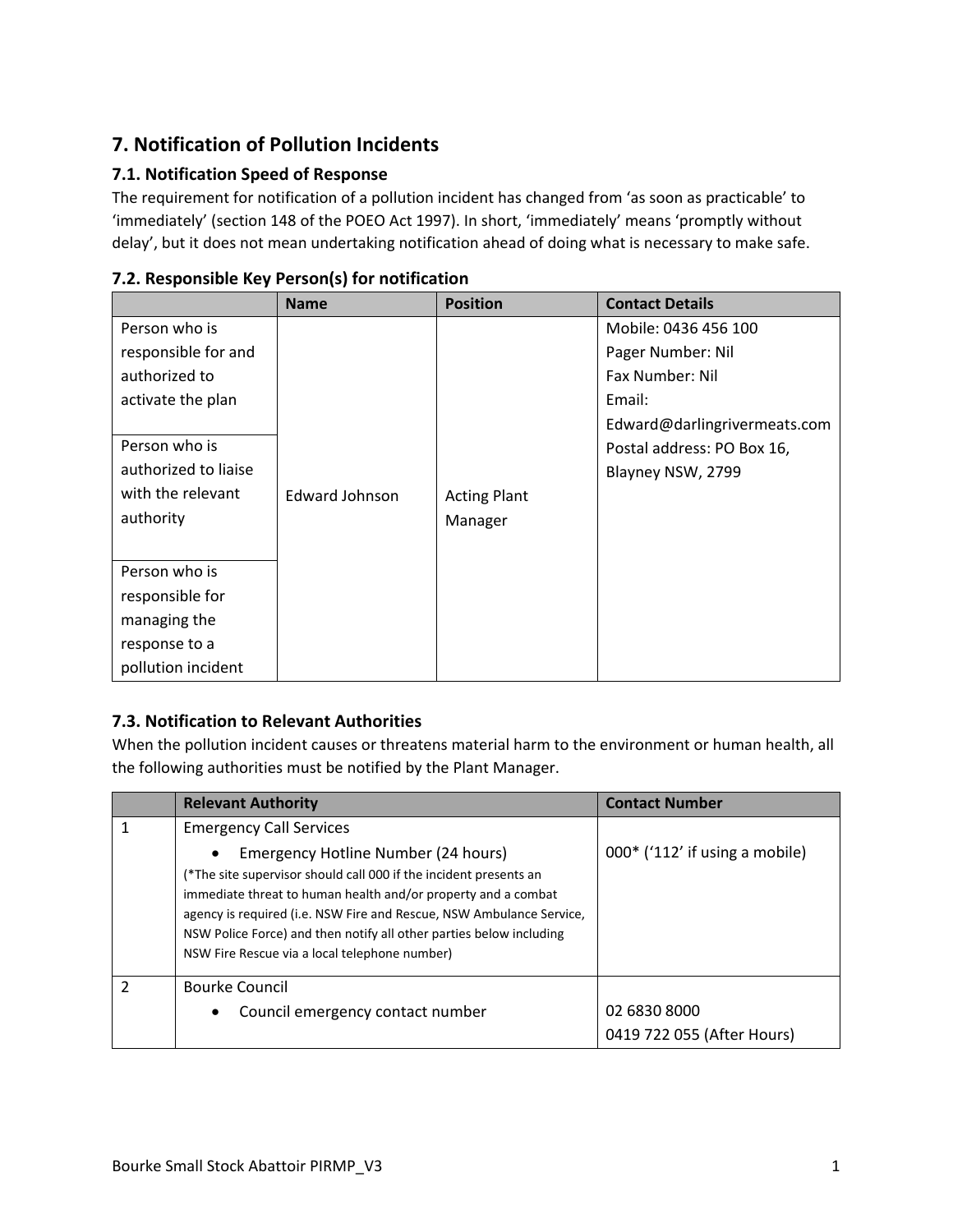|                                                                                                         | <b>Relevant Authority</b>                            | <b>Contact Number</b>      |
|---------------------------------------------------------------------------------------------------------|------------------------------------------------------|----------------------------|
| 3                                                                                                       | Environmental Authority (EPA)                        |                            |
|                                                                                                         | <b>Bourke Regional Office</b><br>$\bullet$           | 131 555                    |
|                                                                                                         | Emergency Hotline Number (24 Hours)<br>$\bullet$     |                            |
| 4                                                                                                       | NSW Ministry of Health (via Public Health units)     |                            |
|                                                                                                         | Dubbo Regional Office<br>$\bullet$                   | 02 6841 5569               |
|                                                                                                         | Public Health Office on Call (24 Hours)<br>$\bullet$ | 02 6885 8666 (After Hours) |
| 5                                                                                                       | <b>Work Cover NSW</b>                                |                            |
|                                                                                                         | <b>Hotline Number</b><br>$\bullet$                   | 13 10 50                   |
| 6                                                                                                       | Fire and Rescue NSW                                  |                            |
|                                                                                                         | <b>Bourke Fire Station</b><br>$\bullet$              | 02 6872 2568               |
| (**If there is no immediate threat to human health and/or property i.e. a combat agency is not          |                                                      |                            |
| required, then the Plant Manager is still required to follow the outlined above except for dialing 000) |                                                      |                            |

#### **7.4. Information to be notified**

Under the section 150 of the POEO act 1997, the information about a pollution incident that must be notified is:

- The time, date, nature, duration and location of the incident;
- The location of the place where pollution is occurring or is likely to occur;
- The nature, the estimated quantity or volume and the concentration of any pollutants involved (if known);
- The circumstances in which the incident occurred (including the cause of the incident, if known);
- The action taken or proposed to be taken to deal with the incident and any resulting pollution or threatened pollution (if known); and
- Other information prescribed by the regulations.

Immediately after a pollution incident becomes known, the QA/Safety Manager is required to notify the above information. Any information required that is not known at the time the incident is notified, must be provided when it becomes known.

A pollution Incident Reporting Form is attached in Appendix A.

### **8. Staff Training**

All the staff members at the facility should be inducted and the induction must cover the purpose, requirements and responsibilities details in the PIRMP

All staff should receive sufficient training to enable them to carry out their assigned duties in a complete and safe manner.

- Staff must be capable of identifying potential pollution incidents; and
- Staff must be familiar with the requirements and procedures contained within this PIRMP.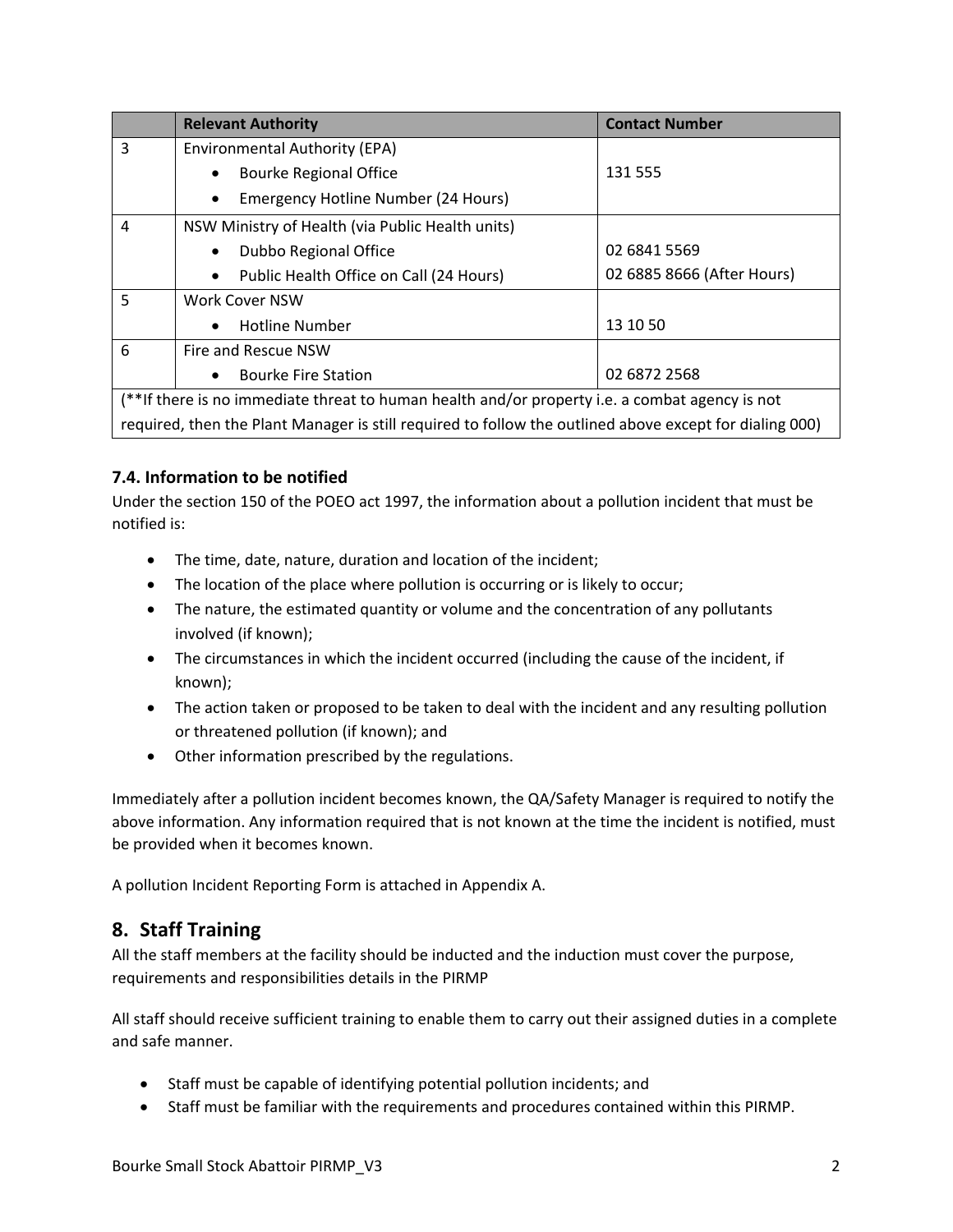At least one staff every year should undertake a simulated pollution incident response exercise, including with emergency services, to familiarize site personal with the requirements of this management plan. A register of staff training is included in Appendix B and must be kept on site and updated regularly.

## **Appendix A: Pollution Incident Reporting Form**

| <b>Incident No:</b>                                                                                          | Time:                              |  |  |  |
|--------------------------------------------------------------------------------------------------------------|------------------------------------|--|--|--|
| Date:                                                                                                        | <b>Duration of Incident:</b>       |  |  |  |
|                                                                                                              |                                    |  |  |  |
| <b>Nature of Incident:</b>                                                                                   |                                    |  |  |  |
|                                                                                                              |                                    |  |  |  |
|                                                                                                              |                                    |  |  |  |
|                                                                                                              |                                    |  |  |  |
| <b>Temperature (Degree Celsius):</b>                                                                         | Wind Direction and Speed (km/hr.): |  |  |  |
| <b>Relative Humidity (%):</b>                                                                                | Rainfall (mm):                     |  |  |  |
|                                                                                                              |                                    |  |  |  |
| The location of the place where pollution is occurring or is likely to occur:                                |                                    |  |  |  |
|                                                                                                              |                                    |  |  |  |
|                                                                                                              |                                    |  |  |  |
|                                                                                                              |                                    |  |  |  |
| The nature, the estimated quantity or volume and the concentration of any pollutants involved (if<br>known): |                                    |  |  |  |
|                                                                                                              |                                    |  |  |  |
|                                                                                                              |                                    |  |  |  |
|                                                                                                              |                                    |  |  |  |
|                                                                                                              |                                    |  |  |  |
| The circumstances in which the incident occurred, including the cause of the incident (if known):            |                                    |  |  |  |
|                                                                                                              |                                    |  |  |  |